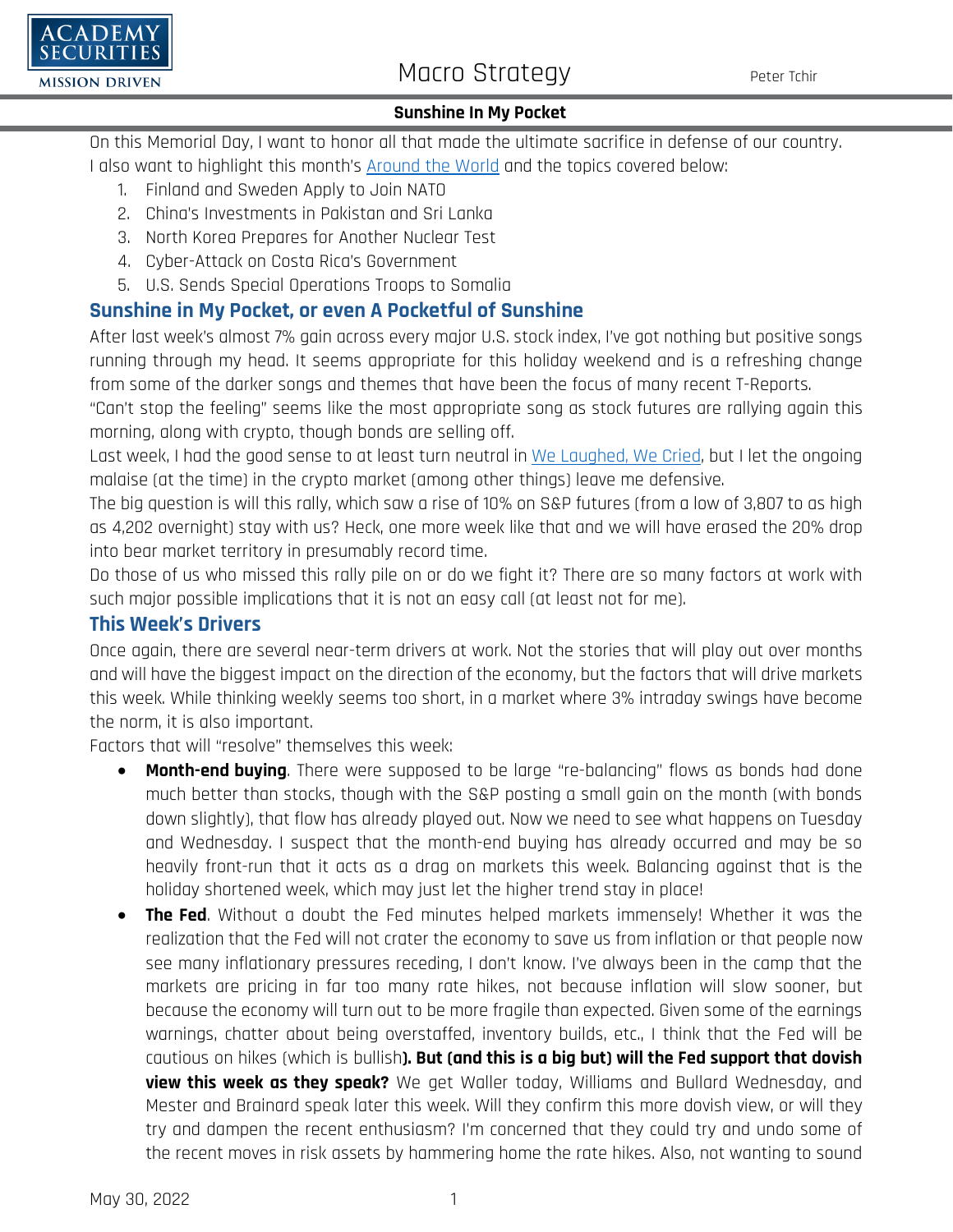



### **Sunshine In My Pocket**

like Debbie Downer, but **we haven't really begun to see balance sheet reduction occur** and that will be starting in earnest now.

- **Crypto is rallying nicely**. Angst over stable coins, the Ethereum conversion, and new regulatory scrutiny are all being overcome right now. I continue to watch crypto closely as I believe that it has become a leading indicator as price movement in crypto is forcing people to trade equities for liquidity and/or risk management. I remain bearish on crypto for now because I think that more people are being vocal about crypto not accomplishing a lot of what has been promised (from a payment system, to an inflation hedge, etc.), but that is for a T-Report later in the week.
- **The Bond Grab!**
	- o **Municipal bond closed end funds beat stocks last week!** Let that sink in for a moment. This "weird" part of the market saw funds rise anywhere from 6% to 10% (based on a semi-random sampling). Not only did the underlying Muni market do well, but discounts to NAV declined signaling strong retail interest. The Muni market seemed to do exceptionally poorly throughout the year, but it may finally have turned the corner. There is a lot of upside left in this market if we have in fact turned the corner.
	- o **ETF flows.** Not only did Muni's (MUB) see more inflows, but IG (LQD), high yield (HYG, JNK), crossover (ANGL), and even leveraged loans (BKLN, SRLN) all had significant inflows last week. This could be a real turning point as the "chase for yield" comes back. If the fear of higher yields is over or receding, then there could be a rush to lock in these current yields. LQD, for example (longer dated IG) yielded 2.75% for much of last year, and even after the recent rally in IG bonds, still yields almost 4.5%. **Credit and bonds should continue to do well, which should be supportive for risk assets, though I think bonds with credit risk will outperform Treasuries.**
- **Jobs and Economic Data: Is Good News Good or Bad?**
	- o **Will the data be good?** I'm most concerned about **the job situation**. When some major companies discuss being overstaffed, it sends a shiver down my spine. We still have not "normalized" from COIVD. Yes, we don't have the same number of jobs that we had pre-COVID (which could be good longer-term). However, we saw hiring in response to the COVID economy and that economy is changing as re-opening has occurred. There are mixed signals on **consumer spending.** The data seems somewhat mixed, but I'm getting concerned here because some of the positive signs seem to be driven by increases in credit purchases, which may not be sustainable. My estimate is that the data will be weak, but not horribly weak (problems take time to show up in the data) and market skepticism on the economy seems high (I've come across the Citi Economic Surprise Index an inordinate number of times this week).
	- o **Is Good News Good?** Or vice versa. The bond market seems to be reacting to news "appropriately." Good news pushes yields higher. Bad news pushes bond yields lower. Stocks seem to be trading with a "normal" correlation to bonds, which lets stocks go up even as bond yields go higher. That is the "normal" relationship and is what is going on again today. That is much healthier for markets than when stocks rally on bond yields going lower because of bad data. That tends not to be sustainable. So, the good news is that stocks rising as bond yields rise means we can sustain this rally through good data. The bad news is that data may still be getting worse faster than expectations are coming down.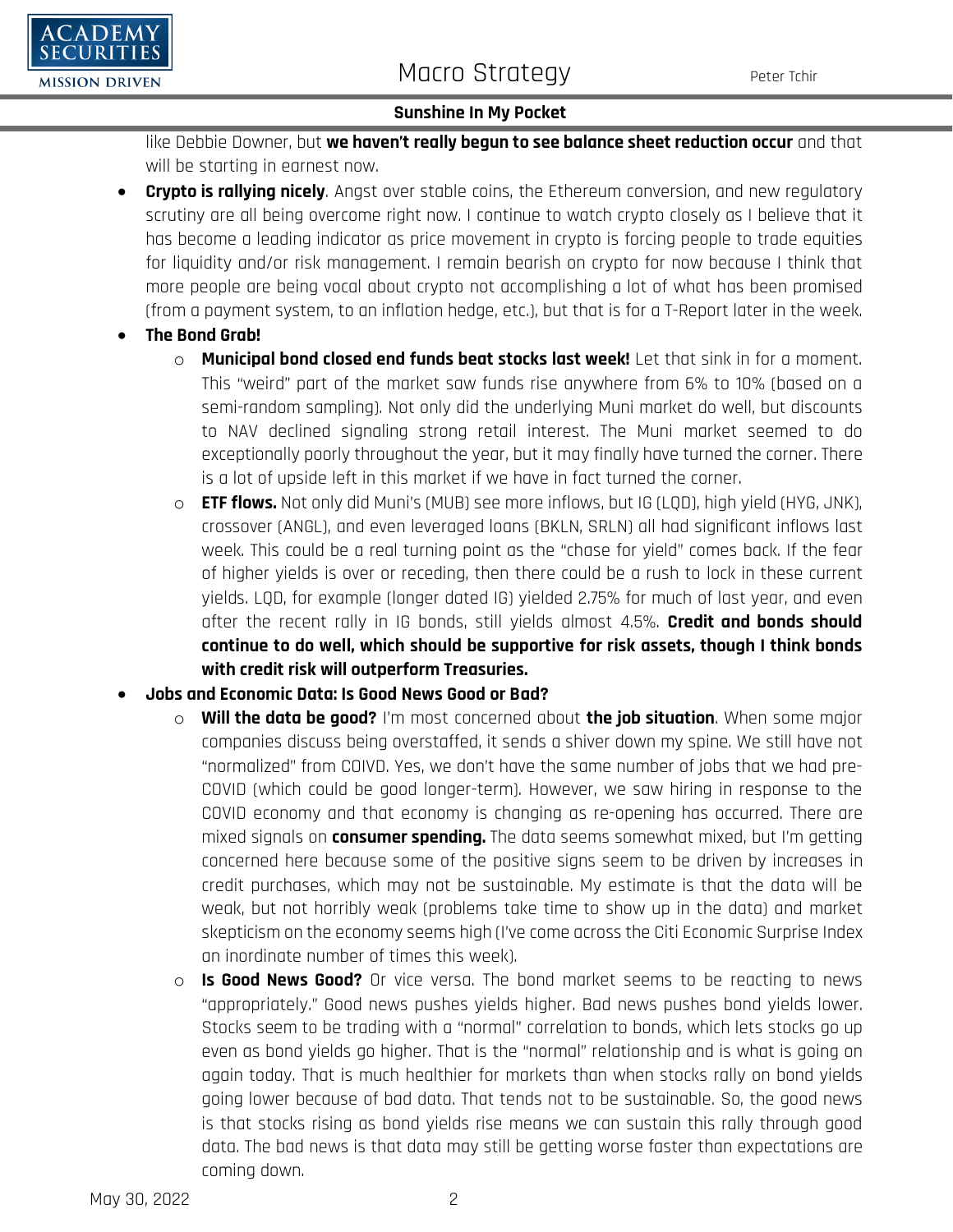# Macro Strategy Peter Tchir

### **Sunshine In My Pocket**

- **Inflation.** A reprieve for food and energy? Maybe, but that may be very temporary. I remain in the camp that we will have higher inflation (3% to 4%) for longer (2 to 5 years), but that doesn't mean we won't see peaks and valleys within that. So maybe we get some easing on the inflation front, certainly from recent highs, but will we worry about consistently high prices? For now, we probably focus on rate of change (lower inflation than we had), but in the coming weeks, persistently high prices and the outlook for that to continue could weigh on the economy and markets.
- **Insane price moves.** I have absolutely no idea what MSPR does or is supposed to do. None. But I don't think that anything is meant to de-SPAC (if that is the word) at ~\$10 and trade down to \$1.74 in a week. I'm confused on the market cap of this company and exactly what happened, but it seems sure to attract some attention and seems "odd" if not insane. We continue to see ginormous swings in the market caps of some extremely large companies, that again defy any sort of 'efficient market' hypothesis and point to the gambling, option trading, and algo driven gyrations that have now become the norm.

### **Bottom Line**

 $\bf DEMY$ 

**MISSION DRIVEN** 

**I'm neutral to slightly bullish on Treasuries.** The 10-year traded in a range of 2.74% to 2.85% last week. I could see us testing the upper end of that range or approaching 3% on strong economic data, but there is plenty of support and it can get to 2.5% in a hurry on bad economic news.

**I like credit products.** The chase for yield seems to have legs and can go on even if equities falter. I'd rather own credit (IG, High Yield, Munis, structured products, etc.) than Treasuries. **I'd still be easing out of floating rate products into fixed income as I want to lock in duration here, especially on the credit side.** While not for the faint of heart, CCC might be the best bang for the buck, as the chase for yield continues, but that is more like next week's trade, as there is still plenty of opportunity in the other markets.

**Crypto**, bearish, though I am not going to fight this current pop.

With respect to stocks, am I being stubborn because I hate to miss a 7% rally? Is that what is holding me back from getting on board with this rally? It shouldn't be. It especially shouldn't be because knowing that it is affecting my judgement should reduce how much it is affecting my judgement, but it is in the back of my mind.

**For stocks**, and this is all crazy when 3% days are the norm, I'm looking for a pullback as we head into next month. While there is a good balance between risk and reward here, I think the preponderance of influences will weigh on stocks, but **I am finally, for the first time in months, looking for buying opportunities rather than selling opportunities**.

**Sectors** that I like include anything travel related, homebuilders, emerging markets (especially Mexico), and even financials, while I'm **leaning bearish on energy** for the first time in almost 2 years!

**Have a great Memorial Day** and if you want to start the work week off right, tune into Bloomberg TV on Tuesday at 8am ET for Academy Securities!